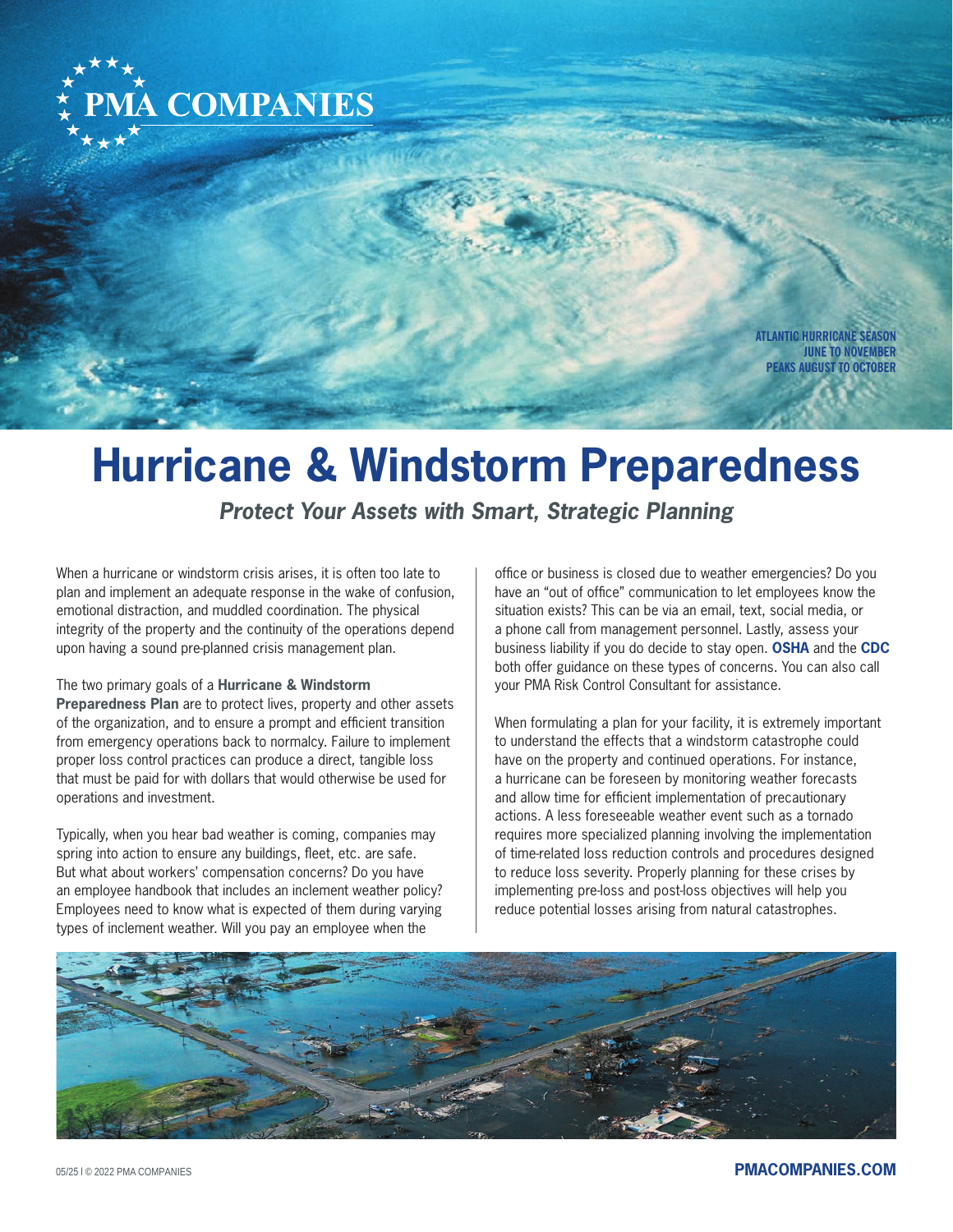

The **Hurricane & Windstorm Preparedness Plan** addresses two areas: **Pre-emergency Actions** (including various loss prevention and loss reduction measures), and **Post-emergency Recovery Actions**. The five basic steps associated with developing a formalized plan are outlined below and include the following:

- **1. Obtain management or board of directors' support and prepare a written policy and program.**
- **2. Establish responsibilities and authority to designated personnel.**
- **3. Organize and plan to handle emergencies and inform employees.**
- **4. Educate and train personnel.**
- **5. Audit and update the plan periodically.**

## **PRE-EMERGENCY ACTIONS**

#### **Facility Susceptibility Review**

- • **Evaluate structures** (including buildings, storage areas, utility buildings, antennas, etc.) and assess their condition and susceptibility to damage from high winds or from collapse due to ponding water or snow load. Consider modifications or additional reinforcements to any structure that would be highly susceptible to collapse or wind damage.
- **Regularly inspect the grounds** to assess the condition of trees and shrubs. Dead, dying or diseased trees and dead wood (limbs, branches, or sections of tree) must be removed since these can cause significant damage or personal injury during high winds. Additionally, trees and shrubs should be trimmed so that they will not rub against the building. For large trees and expansive properties, it is strongly suggested that a tree maintenance program be implemented utilizing a certified tree expert and arborist.
- **Survey the property** to identify equipment, inventory, stock, furniture, decorations, etc., that are kept outside that would be susceptible to damage or being uplifted during high winds. Such items should be listed and actions established for pre-storm precautions.

### **Pre-Storm Precautions**

- **Establish a Storm Emergency Team and Action Plan.** The Action Plan should include team member responsibilities before and during a storm, and clean up, salvage and restorative operations after a storm. The plan should also have a communication plan, provisions for emergency evacuation and/ or shelter in place strategies, and a list of resources that could be utilized in an emergency.
- • **Exercise and update the plan on an annual basis**. This would include tabletop or full drills conducted by the storm emergency team and a review of all resources listed in the plan.
- Develop a **list of emergency phone numbers of contractors** and appoint a designated person to monitor weather reports daily.
- **Train employees on the plan**.



• Create and maintain a **storm kit for the emergency team**. Kit may include food provisions, water, flashlights, battery powered radio, rain gear, list of emergency contacts etc.

#### **Buildings**

- Check that **windows and doors are weather-tight**. Repair and secure any broken panes, loose framing, and shutters.
- Provide **storm shutters or board up** windows and doors at first sign of an advancing storm.
- **Before and during the storm, close windows, doors, or other building openings** and keep these openings closed and covered. An open door or window can allow wind to blow into the building, possibly increasing damage to the roof.
- • **Inspect roof coverings.** Loose coverings should be nailed down or covered with sandbags (without blocking roof drains).
- • **Inspect ballasted (stone) roof coverings.** Ensure that roof ballasts are uniformly dispersed. If the ballasts are not evenly distributed, redistribute evenly or add material.
- • **Inspect roof perimeter flashing.** Nail down loose sections. Replace rusted nails or anchor bolts as needed.
- **Brace unsupported structural members** with struts, cables or additional diagonal bracing and laterally support non-reinforced block walls on both sides at construction sites.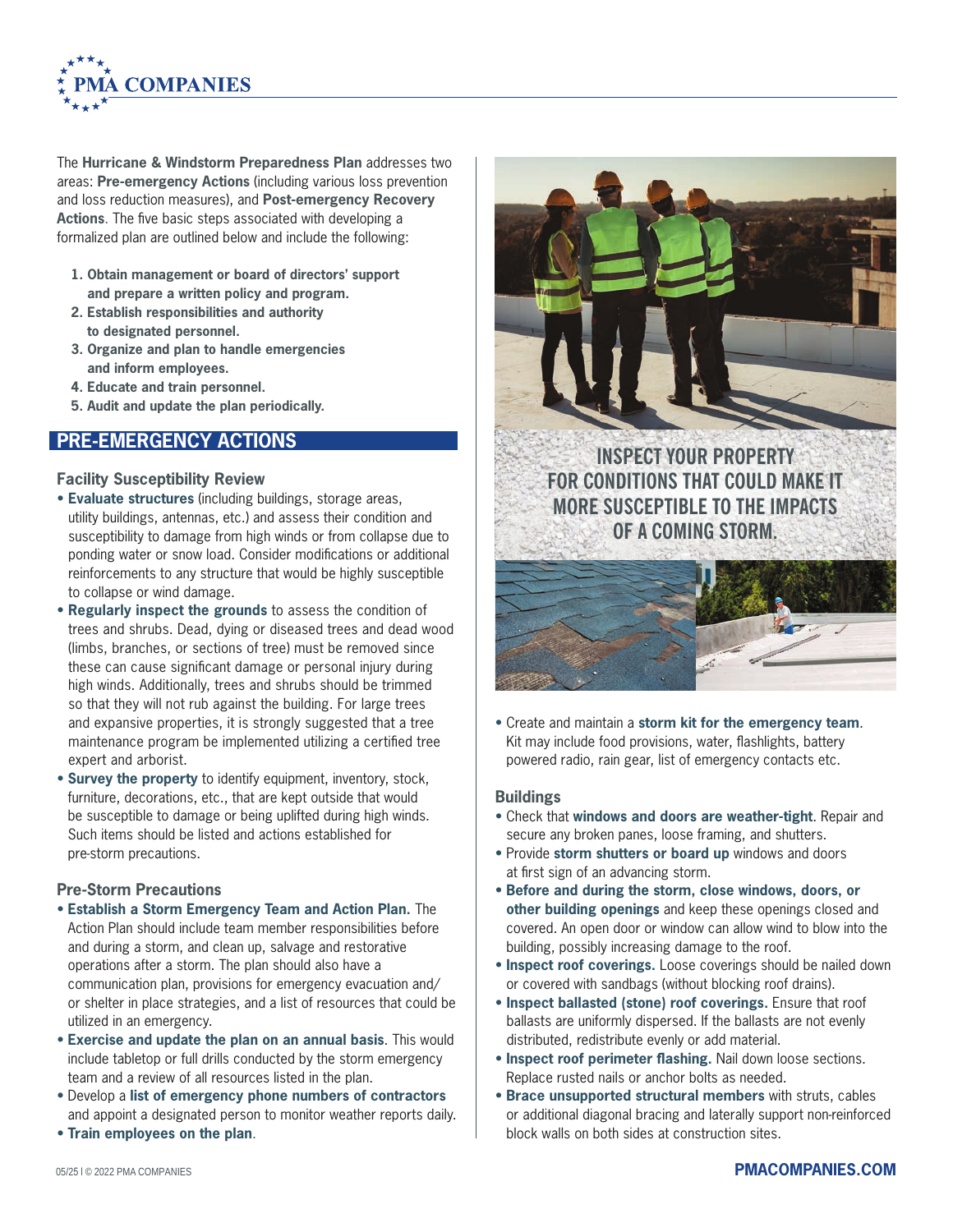



• **Secure or remove work-in-progress,** temporary storage, temporary structures, or trailers and scaffolding.

### **Stock, Inventory, Outside Furniture/Amenities, Storage or Equipment**

- Review inside storage arrangements and **relocate susceptible materials to safe areas away from windows, doors** and other openings. Place stock that is susceptible to water damage on skids or on other support structures so that it is off the floor.
- **Remove outside furniture** and **building amenities** (such as awnings, lamps, etc.) that would be **susceptible to high winds**, relocating them to inside areas. Anchor yard storage or furniture that cannot be moved.
- Secure, remove, or otherwise **protect fine arts and valuables inside**, especially those items close to window openings.
- Secure hoisting or loading equipment such as cranes and bulk cargo loaders.
- **Anchor, brace or secure combustible**/flammable liquid tanks.
- **Relocate outside combustible/flammable/chemical liquid drums** or portable containers inside or to a properly
- sheltered area. • **Inspect storm drains** to ensure they are open and flowing. Clear and maintain the area of debris that may clog the drain during the storm.

#### **Vehicles**

- **Move vehicles away from physical structures** that could be damaged during a hurricane/storm.
- **Secure vehicles on higher ground**, away from coastal areas and sources of local flooding.
- **Curtail driving vehicles during storms** and monitor routes to avoid driving in areas threatened by floods or high water.
- **Avoid storing valuable items and inventory in vehicles** that could be damaged.

#### **Utilities/Electronic Data Processing Equipment**

• **Institute an emergency repair program** with utility contractors to restore the loss of electricity, gas, telephone services, water supply or other necessary utility service.

- Anticipate worst-case scenarios and **evaluate the need for systems providing emergency power.**
- **Ensure data** processing software, files, records, etc. are properly **backed up** and **transported offsite to a "safe" location.**
- **Shut off gas supplies.** Shut off flammable and combustible liquid and gas lines at their source to prevent the discharge of such materials from piping broken by windblown debris. Support or protect exposed piping, if possible.
- **Shut off electrical equipment** in areas that might be flooded. If the entire facility is exposed, shut off building power at the main building disconnects.
- At locations where power loss is likely or expected, **shut down** (following normal shut down procedures) **electrical equipment where unexpected power loss will cause significant loss to products or equipment**. For example, if the equipment requires electricity to keep materials from solidifying (specifically molten metals). Otherwise, ensure that there is a reliable alternative power supply for this highly damageable equipment or process.
- **Establish a reserve fuel supply** equal to the normal supply or provide a safe alternate fuel source for sufficient duration.
- **Fill the fuel tanks for emergency generators** or other back-up power sources.

### **Fire Protection Equipment/Domestic Water Lines/ Plumbing**

- **Keep fire protection equipment operational.** Install barriers around sprinkler risers and control valves to protect them from floating debris from possible floodwater.
- • **Inspect and repair fire protection equipment.** Activate systems as soon as possible.